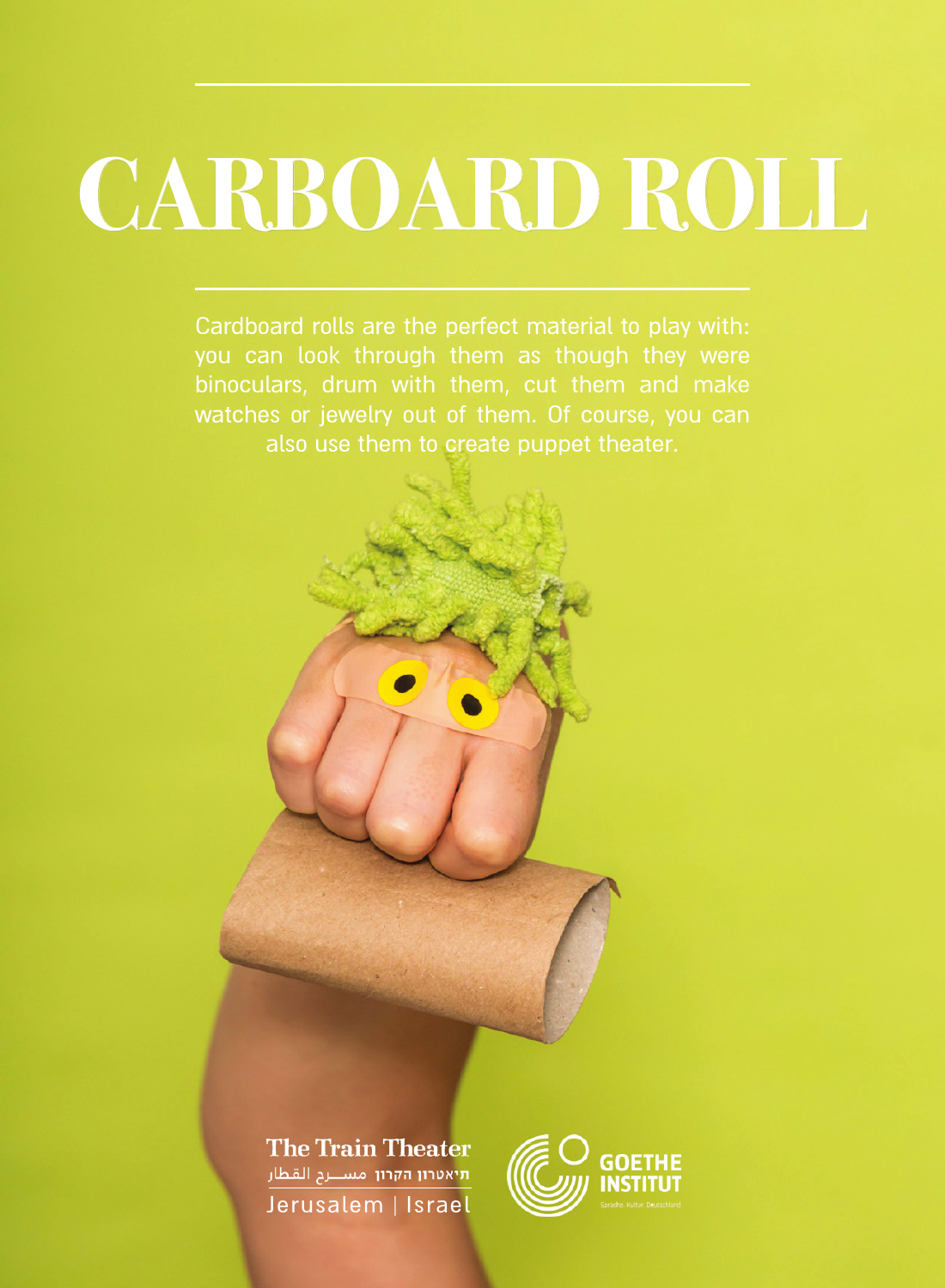

A special and innovative Train Theater production in partnership with the Goethe-Institut Israel

In the present kit, you will find videos full of ideas for theater games. puppets and objects, and games in which simple materials turn into animals, puppets and whatnot. Each video has an accompanying document with more activity ideas.

\* The video is an invitation to play. There are no do's and don'ts. there is no right or wrong.

\* Each video makes use of one simple and readily available material. Collect a large enough quantity for all of the children participating.

\* Each video includes plenty of ideas, enough for a month's worth of activities at school.

\* You don't have to work in order, mix the activities offered and choose your own order.

\* The activity can be done as a group or one on one - it all depends on the character of the place and the number of children.

\* Set up an intimate workspace: a small space with a circle of cushions, where you can create and play together.

#### We recommend dividing each activity into five parts:

- 1 Opening ceremony with our hero, Talktalk (see details below)
- $2$  Watching the video together
- 3 Warm-up theater games
- $4$  Creating an animal or character from the video
- $5$  Theater games with the characters you made

**IFTS PLAY!** 

בואו נשחק!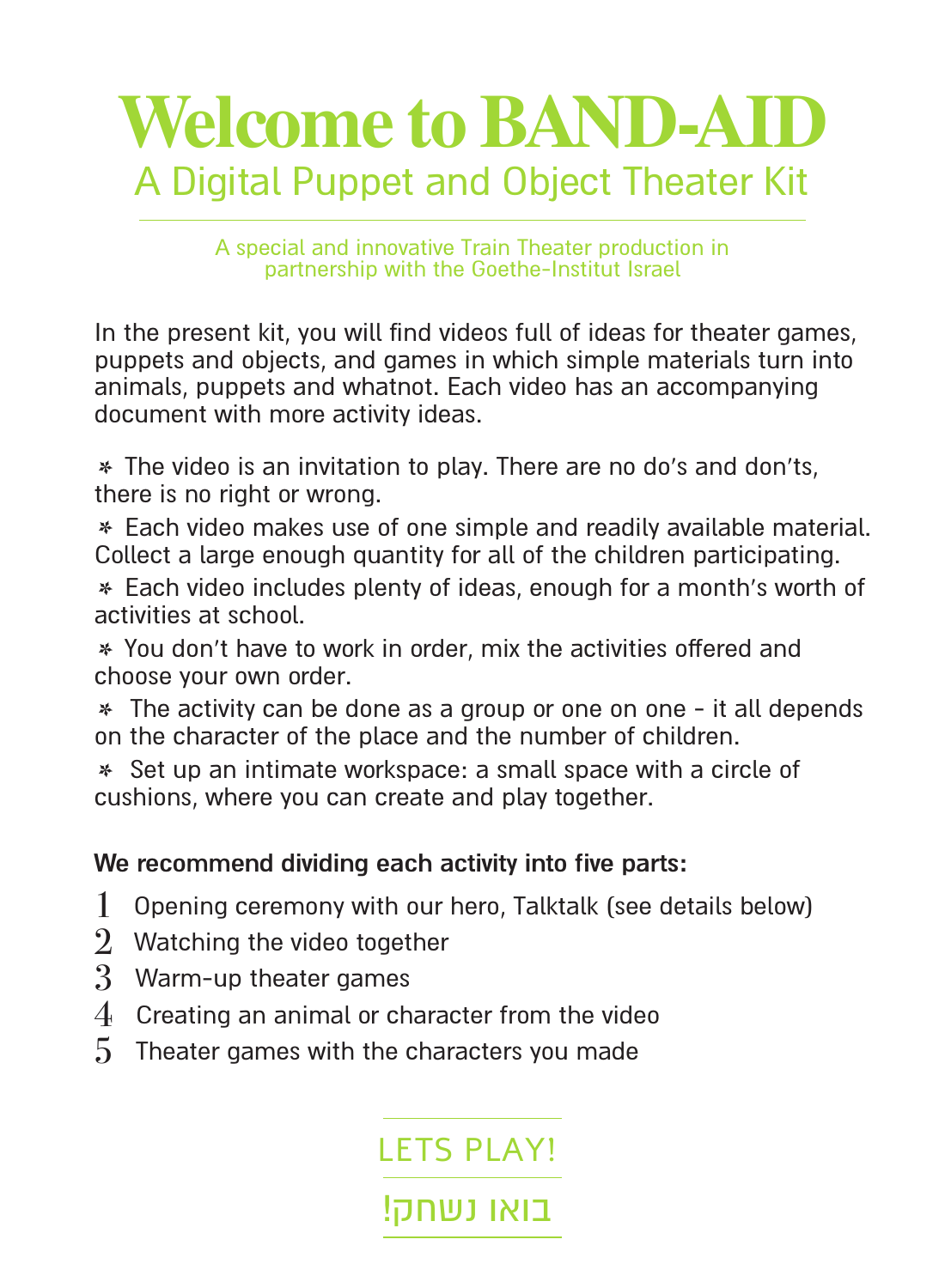## **Talktalk** How to make Talktalk:



**Materials:** two band-aids and/or stickers, a non-erasable-marker. a rubber band and material for the hair - a rug, yarn, etc. **How to prepare:** Look at the picture - we're sure you'll get it!

### **Introducing Talktalk:**

#### Talktalk's opening song:

"Hello, hello, hello | hello and good morning to you Hello, hello, hello, hello | hello and how are you?" Talktalk is very friendly, he wants to meet each and every child and say hello, give them each a kiss and a tickle

### **Closing the meeting:**

Let's invite Talktalk again and show him the children's creations, he will definitely want to see the characters they made and play with them. The children will show him their characters. Talktalk will surely be very impressed.

#### Talktalk's closing song:

"Hello, hello, hello | Meeting you was fun,

Hello, hello, hello | I will miss you all a ton."

Talktalk wants to say goodbye to each child with a kiss and a tickle, it will help him overcome his sadness, until next time.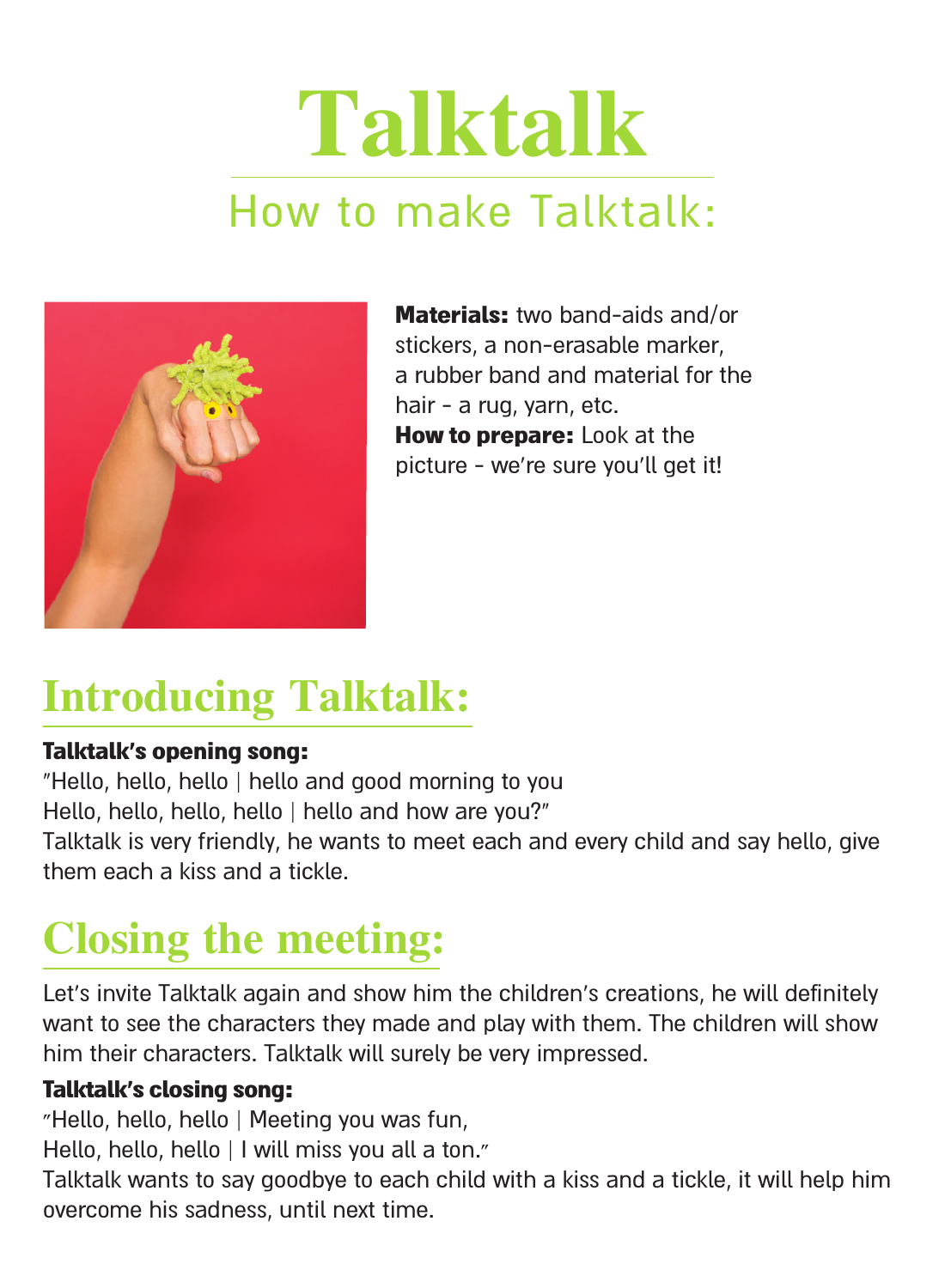### **Theater and movement games**



Pass the roll - Let's pass the roll from one hand to another, feel it and notice how it passes between us in the circle.

Telescope - Look into the roll as if it were a telescope, what do we see? Have you already seen the sea? The desert? And each other?

I think... - Let's pretend the roll is a hat, a long nose, etc. In each round in the circle it can become something different.

Let's build together - Let's stand several rolls in the center of the circle and build a tower, a wall, a house and more.



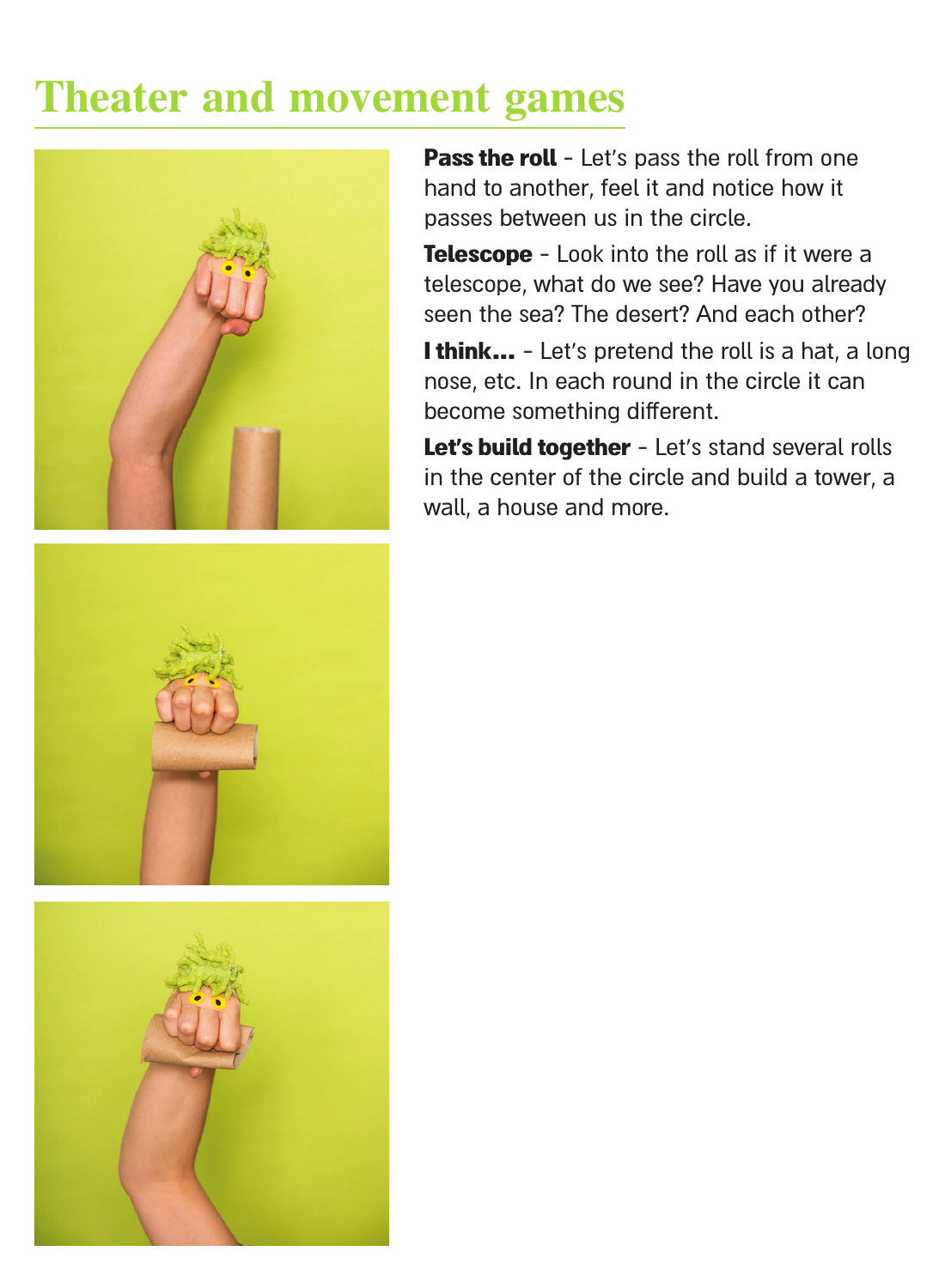### **Rabbits**



#### Instructions

Materials: a cardboard roll. scissors, three band-aids/stickers ftwo stickers for the eyes and a red sticker for the nose), a non-<br>erasable marker.

How to use: Rest the cardboard roll on your index and middle fingers and here we have a rabbit.

#### **Puppet theater**

Play the rabbit - the two fingers are the ears. the rest of the fingers are the rabbit's hands. Notice what happens when the hand is open and when it's closed

\* Let's invite the children to pet their rabbit and see how happy it is when it is loved. \* The rabbit is jumping on your... head (make the rabbit jump on one of the children's heads), the rabbit is jumping on your... knee (make the rabbit jump on one of the children's knees), the rabbit is jumping onto your shoulder and sliding down... and more.

\* "Hop-hop" - One rabbit says "hop hop" and all the rabbits sing along with it. One rabbit jumps and the rest jump after it... one stops and the rest stop with it ... (you can also walk around the room and not just stay in your chairs). Jump from right to left, from down up and so on.

\* "Where is the food" - The rabbits go out to search for food in the corners of the room. lump along with the rabbits from one corner of the room to the other

 $*$  Make up your own game with the rabbits

- For example: Where do they sleep? Do they play other games? And more.

\* What other puppets can you make out of cardboard rolls?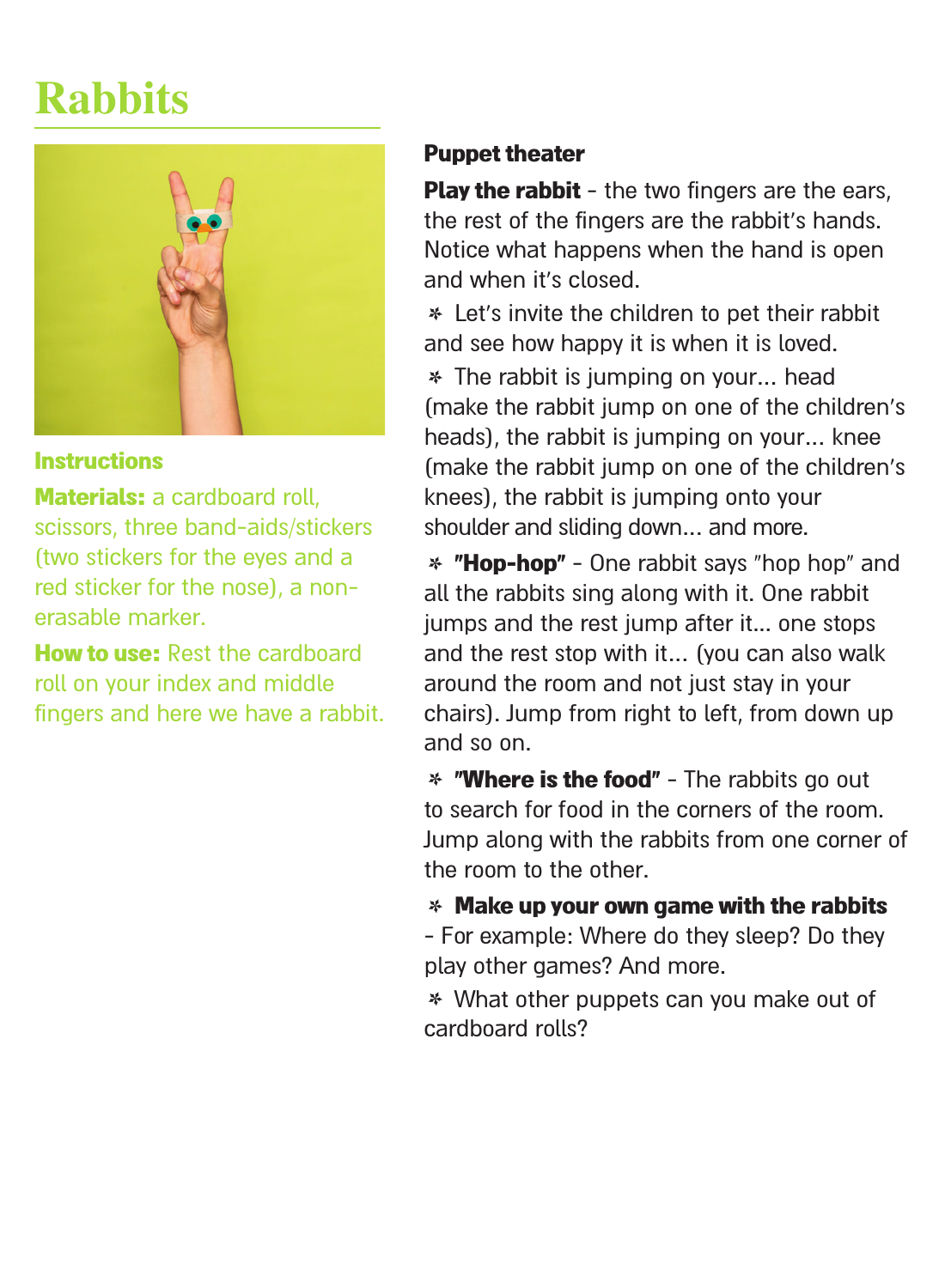### **Flip**



#### **Instructions**

Materials: a cardboard roll, a non-erasable-marker Draw a happy face on one side of the roll and a sad face on the other side.

How to use: By turning it on your hand you can change Flip's mood instantly. The rest of our fingers are his hands

### **Singing** Flip

**Instructions:** Just like happy / sad flip but with a different .mouth

Flip is happy  $/$  sad - Flip is a simple character: one side is happy, the other is sad. He has a high, pleasant voice and is easy to manipulate.

#### **Puppet theater**

\* What makes flip happy? Maybe giving him a kiss? Maybe if we give him a present? Try to make flip happy.

\* What makes flip sad? Try to discover the reason, or maybe there's no reason? Petting or kissing him will definitely make him happy. \* The children can join flip: when he's happy they are happy and when he is sad they pretend to cry.

Singing flip is a simple character: On one side his mouth is onen, on the other side it's closed. He has a high and pleasant voice and he's easy to manipulate, with an emphasis on silence as opposed to sound and noise.

#### **Puppet theater**

\* Let's invite the children to imitate flip: as soon as flip turns to the open-mouthed. singing side - all the children sing  $/$  shout. As soon as flip turns to the closed mouthed. silent side - all the children are silent. And again and again.

\* Upside down world: Flip sings and sings and sings, talks nonsense in a strange language... the children tell him to stop and he becomes silent... until he gets bored and goes back to chatting and singing and chatting.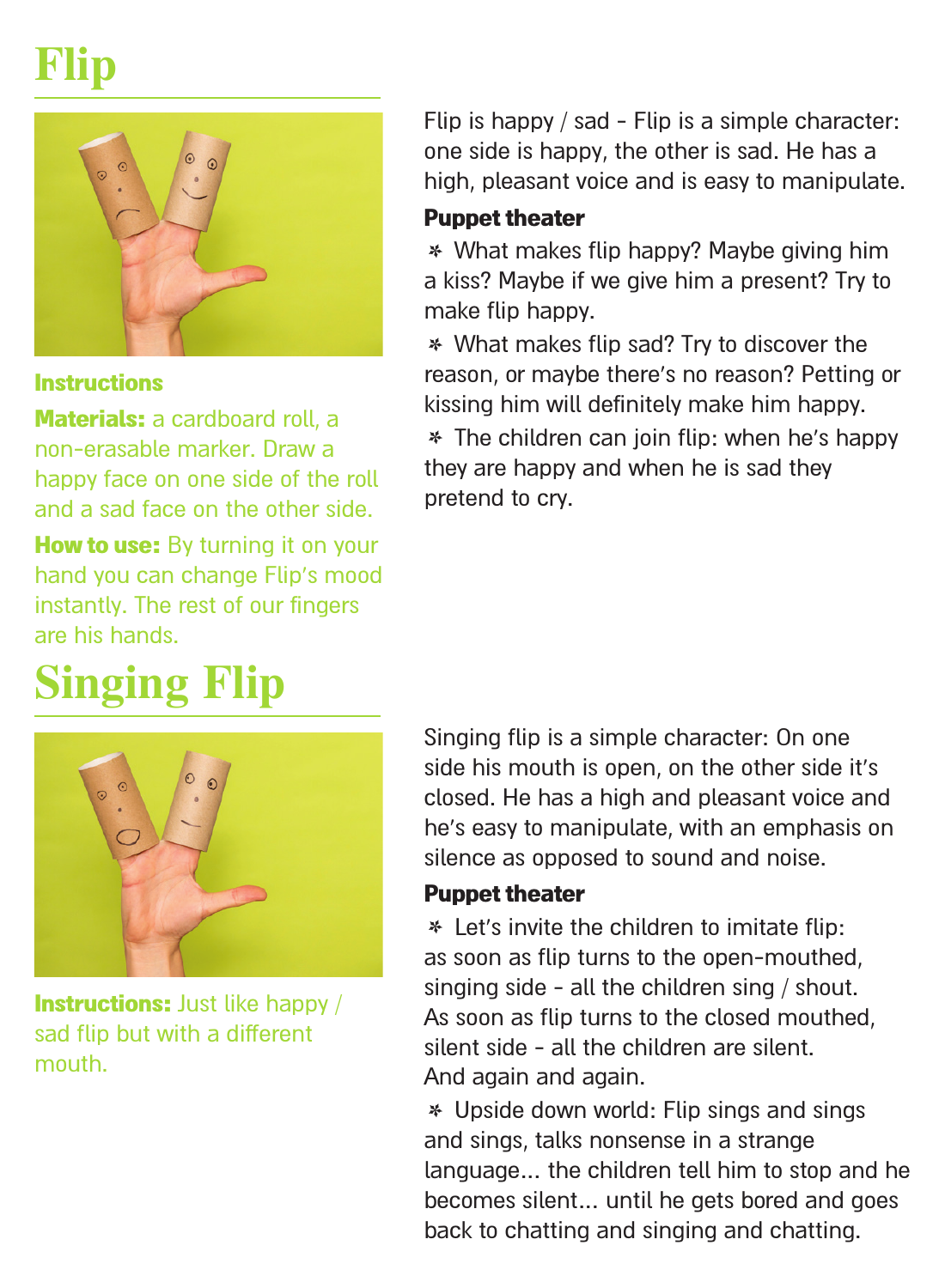### **Watch / Jewelry**



**Instructions** 

Materials: cardboard rolls, scissors, non-erasable markers.

How to use: let's make fancy jewelry or ticking watches with the children

### **Jolly** band



#### **Theater games**

\* Watch - Let's make ticking sounds for the watch, bring it up to your ear and listen to it. I et's ask what time is it? What time is it?

**\* Day / night -** When it's morning we can wake up and run to school. When it's night we can skip home, get into bed and fall asleep (you can add more activities from the children's daily routine).

\* **Jewelry** - Let's imagine a piece of jewelry and make the fanciest piece of jewelry in the easiest possible way. We'll add imaginary gems and diamonds, gold, silver and beads. Each child will wear their jewelry and show us how pretty it is.

\* Crown - You can turn the piece of jewelry into a crown or anything else. We can clap for the princes and princesses, blow the horn in their honor and how to them. We'll finish with a jewelry parade or watch exhibition, a ball, a repair shop for broken<br>watches and more

Drumstick - Fach child will receive a roll that will become their drumstick. Let's play with rhythm, speed and stop/beat. We'll sing to the children: beat, beat and ... stop.

**Rattle** - fill a roll with rice / chickpeas / stones and seal it on hoth sides You can also decorate it, and here we have a rattle. Shake it: hard / soft, fast / slow, together and separately.

Wind instruments - the roll can easily become a trumpet, flute, any other wind instrument we'd like.

And to close, now that we've created all the instruments, this is the time to create a jolly band: one, two and three!